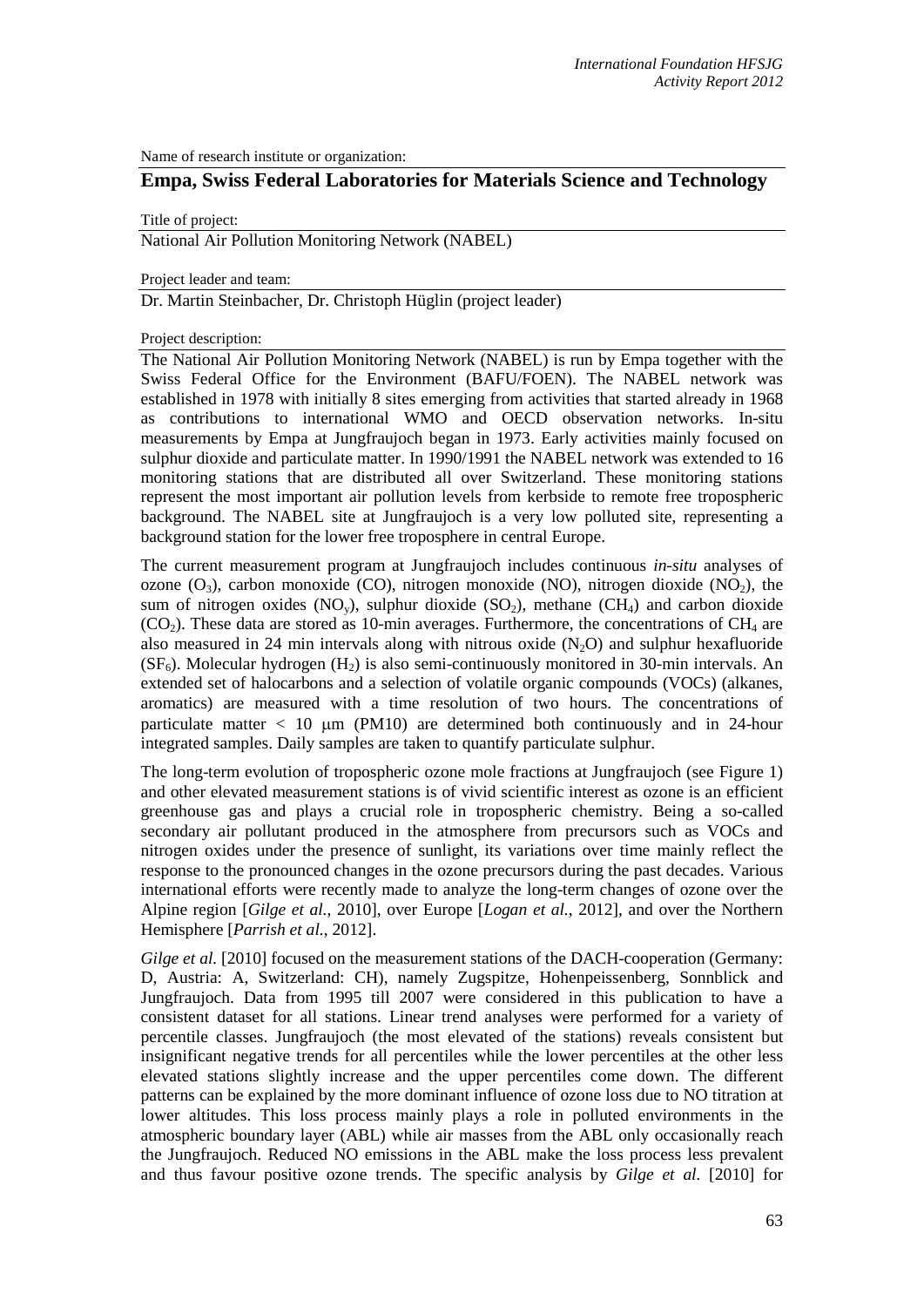Jungfraujoch also pointed out that the 1986-1994 trend at Jungfraujoch was (insignificantly) negative due to the observation of high mole fractions in the early years of the time series.



*Figure 1. Time series of hourly (grey), daily (blue) and monthly (red) averages of continuously measured in-situ ozone at Jungfraujoch from 1988 to 2012.* 

Logan et al. [\[2012\]](#page-2-1) carefully analysed ozone time series in the free troposphere from various networks (ozone sondes, aircrafts, and Alpine surface sites) back to the 1970ies. Intercomparison of the various datasets revealed very coherent features above Europe since about 1998, providing good confidence in the data quality of the various measurements. Prior to 1998, differences between the time series were more pronounced due to less precise measurement equipment and less sophisticated quality control procedures. Within NABEL, a complete traceability chain for ozone was established in 1993 when purchasing a standard reference photometer while the measurements before relied on comparison with transfer instruments that were calibrated by the manufacturer. Overall, Logan et al. [\[2012\]](#page-2-1) state that the trends in ozone precursor emissions and of ozone in the lowermost stratosphere (from where ozone can be transported into the free troposphere) cannot fully explain the observed ozone evolution. More dedicated modeling efforts might be needed to get better insight in the underlying processes.

A similar point is made by *Parrish et al.* [\[2012\]](#page-2-2) who also aim at providing robust ozone datasets for comparison with model outputs. They studied time series from six European low polluted and elevated measurement sites along with three North American and two Asian long-term ozone time series. The authors state that systematic long-term measurement-model comparisons covering various decades are necessary to fully understand the ozone budget. *Parrish et al.* [\[2012\]](#page-2-2) conclude that the ozone time series increased rather linearly at all sites in the last decades of the last century while a remarkable slow down can be observed afterwards leading to decreasing growth rates. The slowdown of the growth rate can particularly be seen over Western and Central Europe while it is less pronounced over North America and Japan. Within this study, NABEL's continuous ozone time series since 1990 were jointly analyzed with sporadic historic data taken in summer 1934 and 1938 at Jungfraujoch (taken from *Crutzen* [\[1988\]](#page-2-3) and *Staehelin et al.* [\[1994\]](#page-2-4)) (see Figure 2). This combined view confirms the significant increase of ozone at Jungfraujoch in the last century with an approximate doubling of the ozone burden between the 1930ies and the year 2000.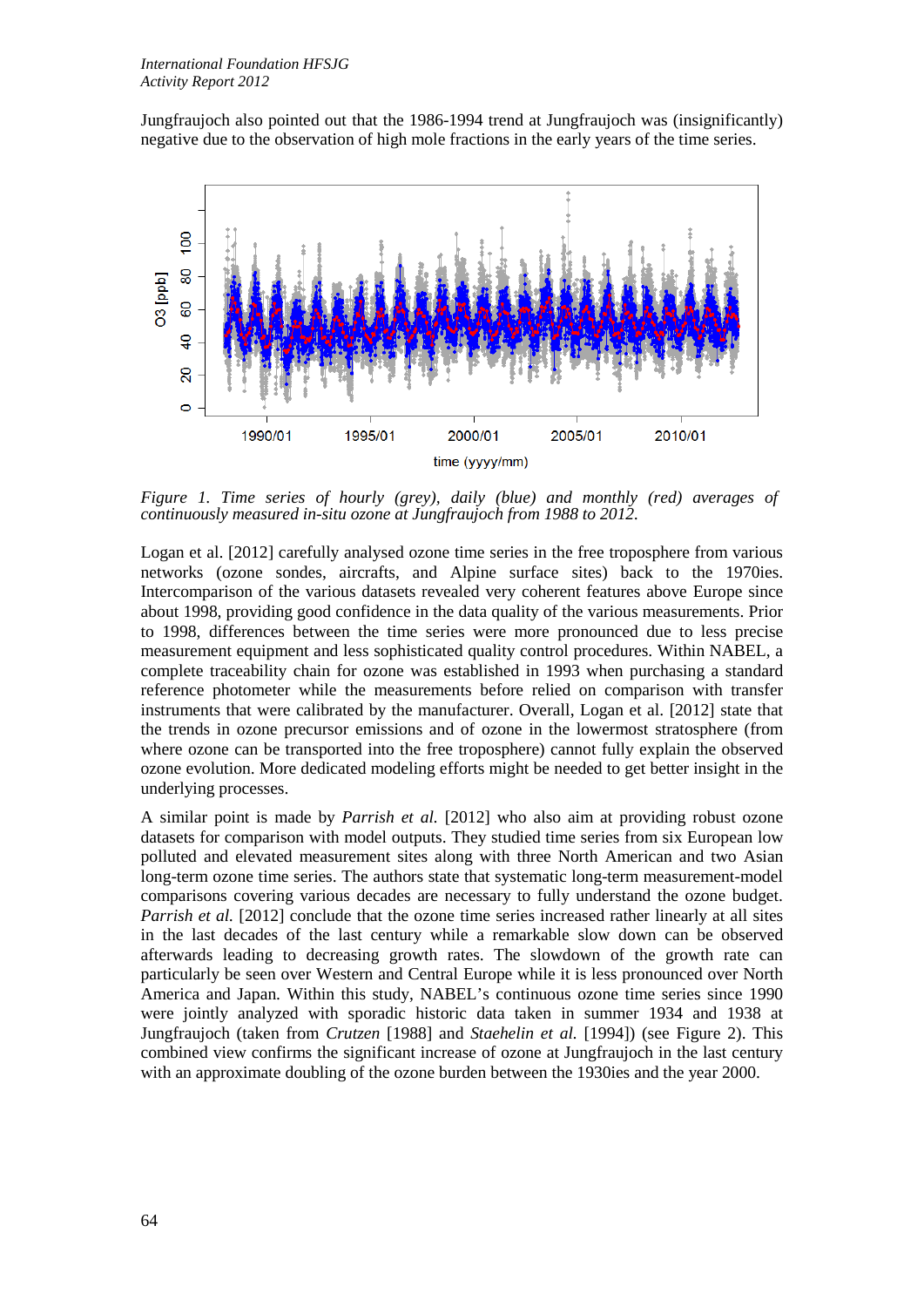

*Figure 2. Time series of seasonal ozone averages at Jungfraujoch from 1990 to 2010 along with sporadic historic data from summer 1934 and summer 1938. The solid lines illustrate linear regressions for the data prior to 2001, the dotted lines indicate the quadratic regressions for the 1990 to 2010 datasets. Figure courtesy of David Parrish [\[Parrish et al.,](#page-2-2)  [2012\]](#page-2-2).*

# References

<span id="page-2-3"></span>Crutzen, P. J. (1988), Tropospheric ozone: an overview, in *Tropospheric Ozone*, edited by I. S. A. Isaksen, pp. 47-56, Reidel Publishing Co., Dordrecht.

<span id="page-2-0"></span>Gilge, S., C. Plass-Duelmer, W. Fricke, A. Kaiser, L. Ries, B. Buchmann, and M. Steinbacher (2010), Ozone, carbon monoxide and nitrogen oxides time series at four Alpine GAW mountain stations in Central Europe, *Atmos. Chem. Phys.*, *10*, 12295-12316.

<span id="page-2-1"></span>Logan, J. A., et al. (2012), Changes in ozone over Europe: analysis of ozone measurements from sondes, regular aircraft (MOZAIC) and alpine surface sites, *J. Geophys. Res.*, *117*, D09301, doi: 09310.01029/02011JD016952.

<span id="page-2-2"></span>Parrish, D. D., et al. (2012), Long-term changes in lower tropospheric baseline ozone concentrations at northern mid-latitudes, *Atmos. Chem. Phys.*, *12*, 11485-11504.

<span id="page-2-4"></span>Staehelin, J., J. Thudium, R. Buehler, A. Volz-Thomas, and W. K. Graber (1994), Trends in surface ozone concentrations at Arosa (Switzerland), *Atmos. Environ.*, *28*(1), 75-87.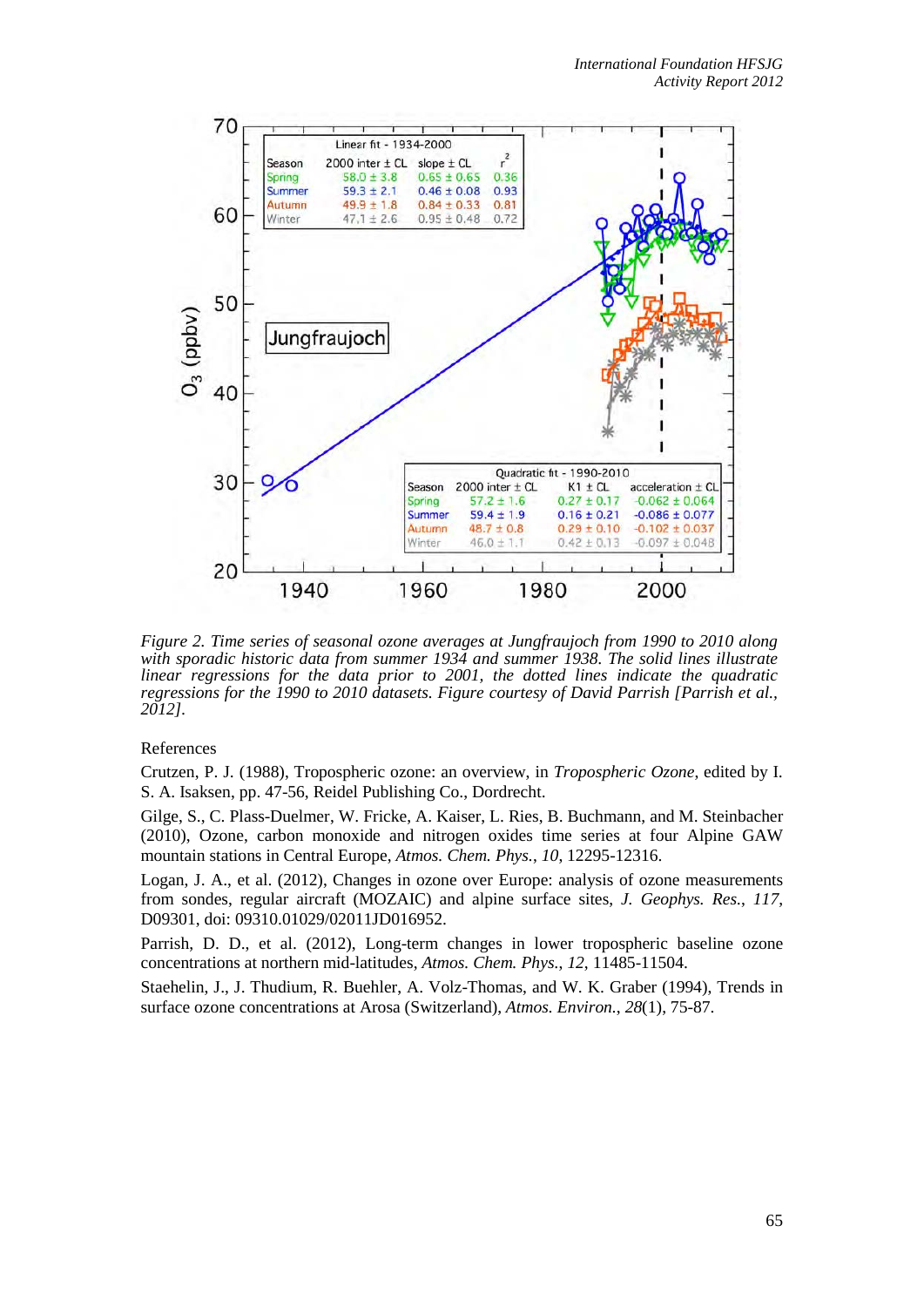Key words:

Atmospheric chemistry, air quality, trace gases, long-term monitoring

Internet data bases:

[http://www.empa.ch/nabel](http://kspc4.unibe.ch/nm/index1.html) [http://www.umwelt-schweiz.ch/buwal/de/fachgebiete/fg\\_luft/luftbelastung/index.html](http://www.umwelt-schweiz.ch/buwal/de/fachgebiete/fg_luft/luftbelastung/index.html)

Collaborating partners/networks:

Bundesamt für Umwelt (BAFU)/ Federal Office for the Environment (FOEN) Global Atmosphere Watch (GAW) Labor für Atmosphärenchemie, Paul Scherrer Institut MeteoSchweiz Climate and Environmental Physics, University of Bern

Scientific publications and public outreach 2012:

# **Refereed journal articles and their internet access**

Brunner, D., Henne, S., Keller, C. A., Reimann, S., Vollmer, M. K., O'Doherty, S., Maione, M., An extended Kalman-filter for regional scale inverse emission estimation, Atmospheric Chemistry and Physics, **12**(7), 3455- 3478, 2012.

http://www.atmos-chem-phys.net/12/3455/2012/acp-12-3455-2012.html

Buchmann, B., Research at Jungfraujoch supports policy, Public Service Review: European Science & Technology 2012, **14**, 190-191, 2012.

http://www.publicservice.co.uk/article.asp?publication=European%20Science%20and%20Technology&id=554&c ontent\_name=Environment%20and%20Energy&article=18998

Conen, F., Henne, S., Morris, C. E., Alewell, C., Atmospheric ice nucleators active  $\geq -12$  °C can be quantified on PM10 filters, Atmospheric Measurement Techniques, **5**(2), 321-327, 2012.

http://www.atmos-meas-tech.net/5/321/2012/amt-5-321-2012.html

Keller, C. A., Hill, M., Vollmer, M. K., Henne, S., Brunner, D., Reimann, S., O'Doherty, S., Peter, T., Maione, M., Ferenczi, Z., Haszpra, L., Manning, A. J., Peter, T., European emissions of halogenated greenhouse gases inferred from atmospheric measurements. Environmental Science & Technology, **46**(1), 217-225, 2012. http://pubs.acs.org/doi/full/10.1021/es202453j

Kristiansen, N. I., Stohl, A., Prata, A. J., Bukowiecki, N., Dacre, H., Eckhardt, S., Henne, S., Hort, M. C., Johnson, B. T., Marenco, F., Neininger, B., Reitebuch, O., Seibert, P., Thomson, D. J., Webster, H. N., Weinzierl, B., Performance assessment of a volcanic ash transport model mini-ensemble used for inverse modeling of the 2010 Eyjafjallajökull eruption, Journal of Geophysical Research, **117**, D00U11, doi:10.1029/2011JD016844, 2012.

http://onlinelibrary.wiley.com/doi/10.1029/2011JD016844/abstract

Logan, J. A., Staehelin, J., Megretskaia, I. A., Cammas, J. P., Thouret, V., Claude, H., De Backer, H., Steinbacher, M., Scheel, H. E., Stübi, R., Fröhlich, M., Derwent, R., Changes in ozone over Europe: Analysis of ozone measurements from sondes, regular aircraft (MOZAIC) and alpine surface sites, Journal of Geophysical Research, **117**, D09301, doi: 09310.01029/02011JD016952, 2012.

http://www.agu.org/pubs/crossref/2012/2011JD016952.shtml

Pandey Deolal, S., Brunner, D., Steinbacher, M., Weers, U., Staehelin, J., Long-term in situ measurements of NOx and NOy at Jungfraujoch 1998–2009: time series analysis and evaluation, Atmospheric Chemistry and Physics, **12**(5), 2551-2566, 2012.

http://www.atmos-chem-phys.net/12/2551/2012/acp-12-2551-2012.html

Parrish, D. D., Law, K. S., Staehelin, J., Derwent, R., Cooper, O. R., Tanimoto, H., Volz-Thomas, A., Gilge, S., Scheel, H.-E., Steinbacher, M., Chan, E., Long-term changes in lower tropospheric baseline ozone concentrations at northern mid-latitudes, Atmospheric Chemistry and Physics, **12**, 11485-11504, http://dx.doi:10.5194/acp-12- 11485-2012, 2012.

http://www.atmos-chem-phys.net/12/11485/2012/acp-12-11485-2012.html

Ruckstuhl, A. F., Henne, S., Reimann, S., Steinbacher, M., Vollmer, M. K., O'Doherty, S., Buchmann, B., Hueglin, C., Robust extraction of baseline signal of atmospheric trace species using local regression, Atmospheric Measurement Techniques, **5**(11), 2613-2624, 2012.

http://www.atmos-meas-tech.net/5/2613/2012/amt-5-2613-2012.html

Thevenon, F., Chiaradia, M., Adatte, T., Hueglin, C., Poté, J., Characterization of modern and fossil mineral dust transported to high altitude in the western alps: saharan sources and transport patterns, Advances in Meteorology, Article ID 674385, doi:10.1155/2012/674385, 2012.

http://www.hindawi.com/journals/amet/2012/674385/